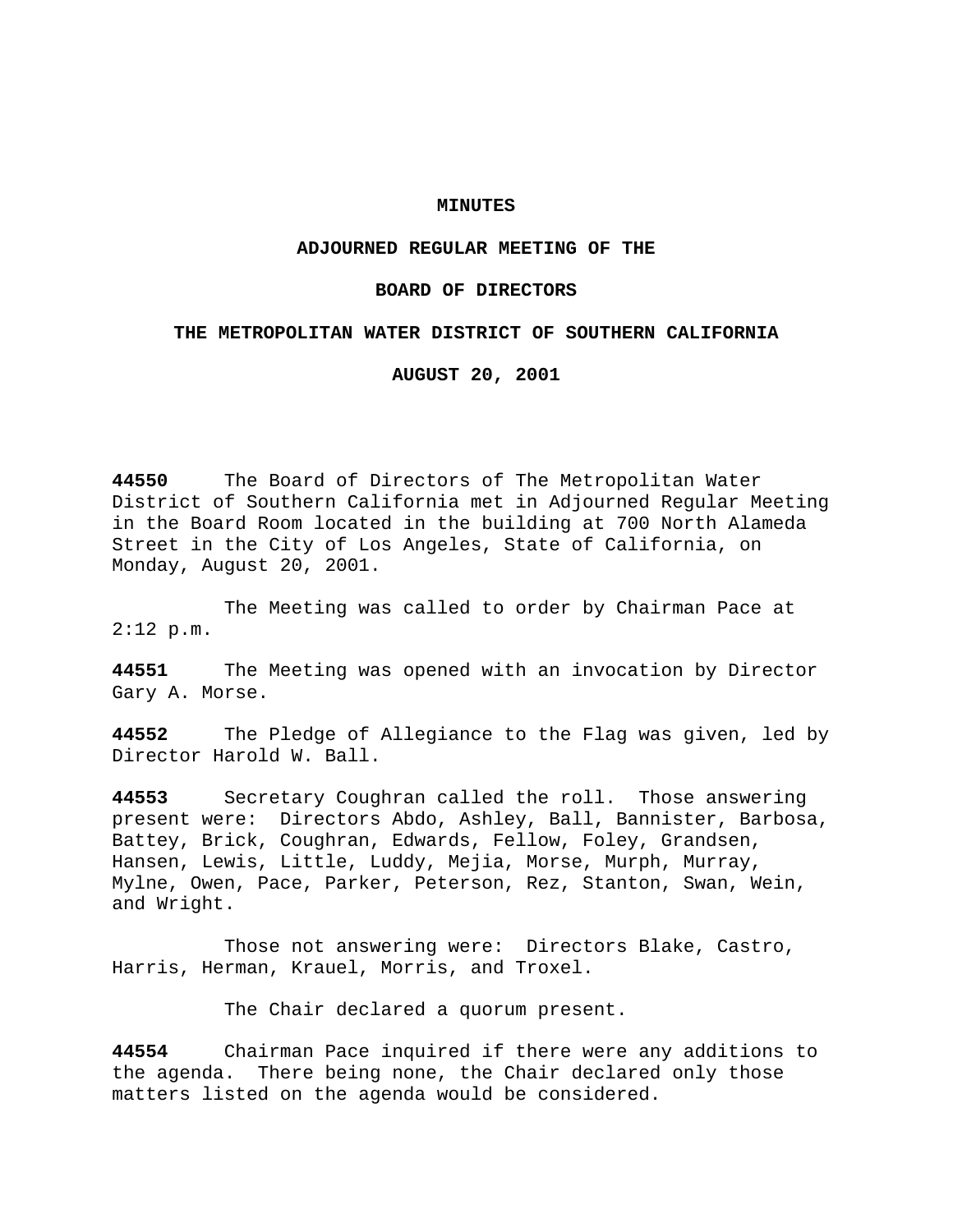**44555** Chairman Pace invited members of the public to address the Board on matters within the Board's jurisdiction.

David Czamanske of the Sierra Club distributed three documents to the Board on the Cadiz project, as follows: Letter to Metropolitan's Board from the Sierra Club, signed by Mr. Czamanske and dated August 20, 2001; letter to Interior Secretary Norton dated August 1, 2001, from Senator Diane Feinstein and Congressmen Ken Calvert and Jerry Lewis; and a report entitled "Economic Evaluation of the Cadiz Groundwater Storage and Dry Year Supply Project, Metropolitan Water District of Southern California," dated July 16, 2001, prepared by The Pacific Institute for Studies in Development, Environment, and Security, under the supervision of Gary Wolff. Mr. Czamanske requested the Board review these documents.

**44556** There being no objection, the Chair ordered the reading of the Minutes of the Meeting of July 10, 2001, dispensed with, a copy having been mailed to each Director.

Director Stanton moved, seconded by Director Hansen and carried, approving the foregoing Minutes as mailed.

**44557** Chairman Pace presented to Director Judy Abdo a pin emblematic of her five years of service on Metropolitan's Board representing the City of Santa Monica since June 11, 1996.

**44558** The Chair reported there are no new committee appointments.

**44559** Chairman Pace reported on events in which he participated on behalf of Metropolitan, as follows: On July 11 and 12 the Chair, Directors Morse and Peterson, Vice President-State Water Project Resources Quinn, and Board Executive Officer Ivey participated in a tour of the Sacramento Valley with the Northern California Water Association. On July 19 Chairman Pace, Messrs. Quinn and Ivey attended the Subcommittee on Water and Power hearing in Washington, D.C. The Chair testified on Senator Feinstein's bill regarding CALFED, which focused on three issues with water quality being the key concern. A copy of the Chair's testimony was distributed to each Director. On July 27 the laser-guided, 220-foot long tunneling boring machine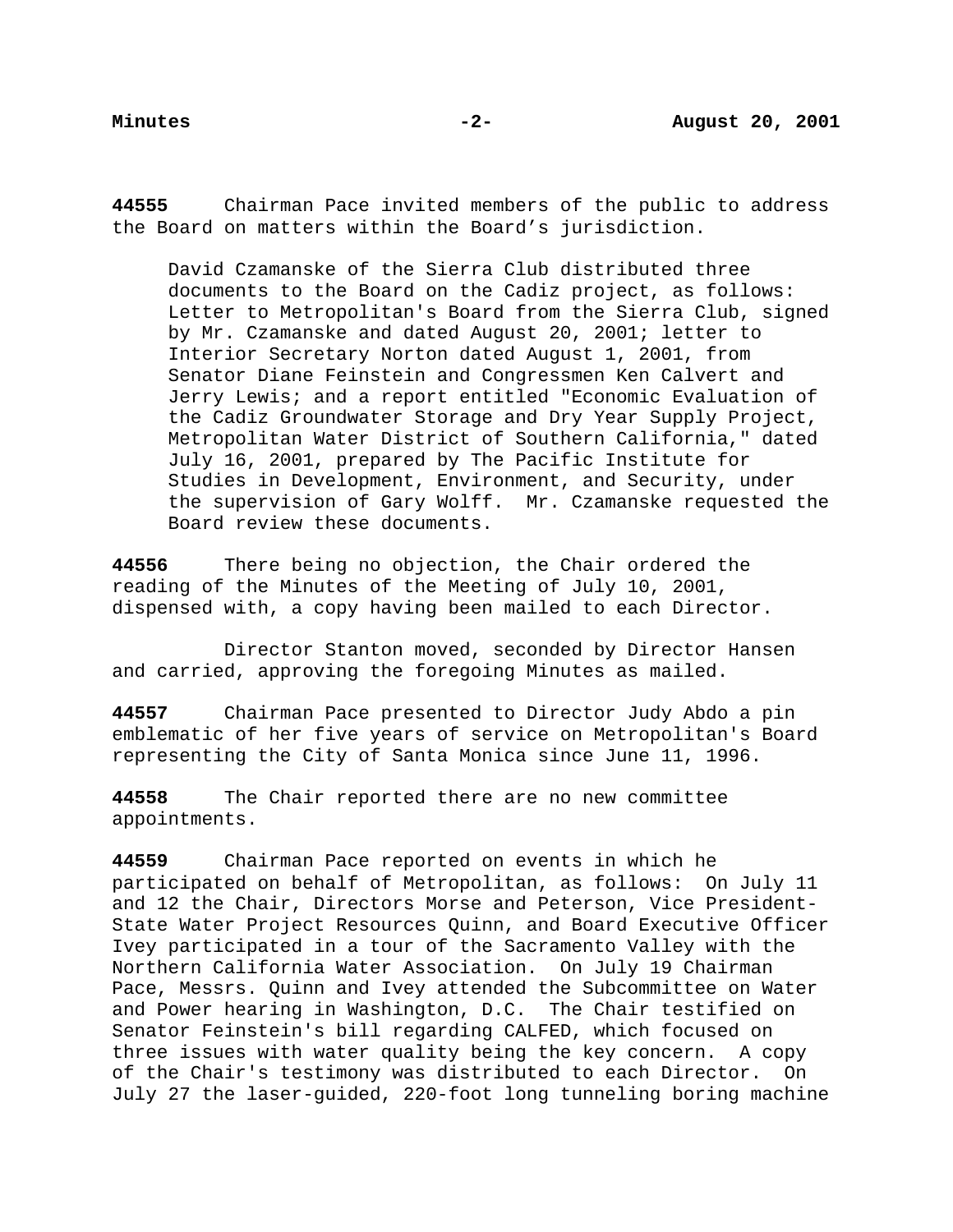cut through the final portion of the Badlands Tunnel to mark the breakthrough of an important milestone for Metropolitan's Inland Feeder project. The project with its 44 miles of pipeline and tunnel will secure a more reliable water supply for Southern California. More than 200 people, including the news media, turned out for this event. Video clips from various television channels were shown marking this event.

**44560** Subcommittee on Rate Structure Implementation Chair Brick reported that at the last meeting of the subcommittee on June 26, staff presented the Integrated Resource Plan review. Since that meeting staff has requested the member agencies to present estimates of contract amounts. Certain member agencies have been working together on proposed alternative approaches to implement the rate structure in accordance with the principles that the Board approved last December with the rate structure action plan. Included in these alternatives are proposals coming from a consortium of different agencies, including Calleguas, Central and West Basin, Los Angeles, and Eastern, as well as an alternative by MWDOC suggesting a phased approach to the rate structure implementation. In order to gain full benefit of the discussion of these ideas and their impacts on the implementation of the rate structure, the subcommittee will have a meeting on September 10, 2001, to lay out the different alternatives. A full workshop is scheduled for Tuesday, September 25, on all the rate structure issues.

**44561** A letter from the Chief Executive Officer signed August 17, 2001, was presented, reporting that the Original Certificates of the County Auditors for the six counties in which areas of the District lie are on file in the Office of the Controller, certifying the fiscal year 2001/02 assessed valuations of all property used for calculating Metropolitan's tax. There being no objection, Chairman Pace ordered the tabulations transmitted with the foregoing letter from the Chief Executive Officer setting forth the assessed valuations, percentage participation, and vote entitlement of member public agencies of The Metropolitan Water District of Southern California, as of August 20, 2001, based on certificates of assessed valuation of property taxable by Metropolitan for fiscal year 2001/02, as submitted by the various County Auditors, be filed, reported in the Minutes, and that the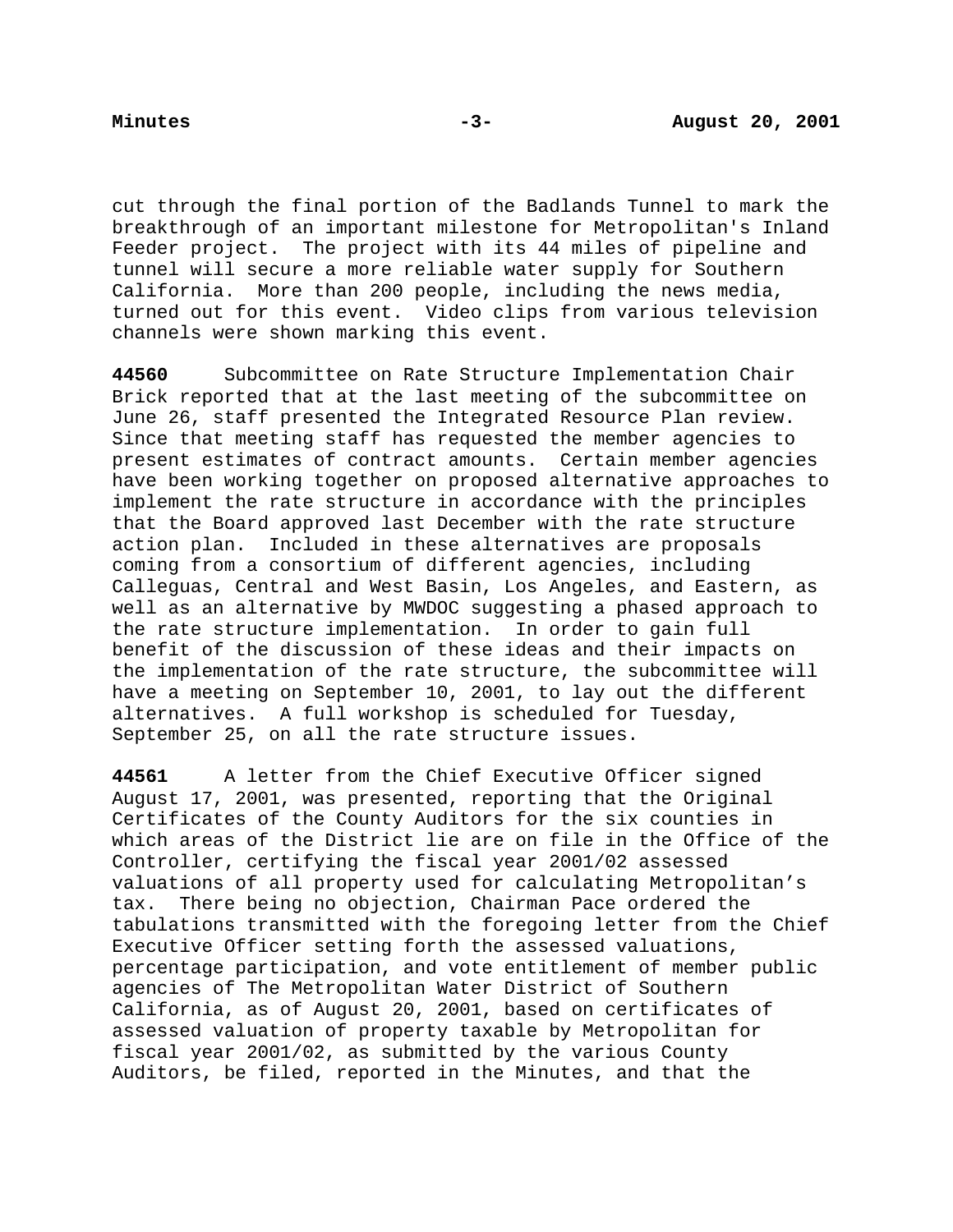Executive Secretary be directed to send a copy to each absent Director and to each member public agency.

Assessed Valuations, Percentage Participation, and Vote Entitlement of Member Public Agencies of The Metropolitan Water District of Southern California as of August 20, 2001

# Assessed Valuation

|                         | Amount                     | Percent  | Vote        |
|-------------------------|----------------------------|----------|-------------|
| Member Agency           | Certified                  | of Total | Entitlement |
|                         |                            |          |             |
| Anaheim                 | \$21,586,539,661           | 1.87     | 2,159       |
| Beverly Hills           | 11,832,948,080             | 1.02     | 1,183       |
| Burbank                 | 10,605,422,171             | 0.92     | 1,061       |
| Calleguas MWD           | 46, 109, 547, 245          | 4.00     | 4,611       |
| Central Basin MWD       | 68,048,222,558             | 5.90     | 6,805       |
| Compton                 | 1,929,744,916              | 0.17     | 193         |
| Eastern MWD             | 23, 138, 845, 310          | 2.01     | 2,314       |
| Foothill MWD            | 7,281,032,849              | 0.63     | 728         |
| Fullerton               | 8, 220, 124, 738           | 0.71     | 822         |
| Glendale                | 13,529,491,445             | 1.17     | 1,353       |
| Inland Empire Utilities |                            |          |             |
| Agency                  | 40,563,485,634             | 3.52     | 4,056       |
| Las Virgenes MWD        | 11,011,086,546             | 0.95     | 1,101       |
| Long Beach              | 20, 447, 635, 794          | 1.77     | 2,045       |
| Los Angeles             | 227, 767, 670, 362         | 19.75    | 22,777      |
| MWD of Orange County    | 198, 271, 146, 799         | 17.20    | 19,827      |
| Pasadena                | 10,980,432,772             | 0.95     | 1,098       |
| San Diego County        |                            |          |             |
| Water Authority         | 197, 612, 285, 193         | 17.14    | 19,761      |
| San Fernando            | 875, 264, 844              | 0.08     | 88          |
| San Marino              | 2,503,890,443              | 0.22     | 250         |
| Santa Ana               | 12,908,647,281             | 1.12     | 1,291       |
| Santa Monica            | 13, 434, 099, 232          | 1.17     | 1,344       |
| Three Valleys MWD       | 30, 242, 353, 104          | 2.62     | 3,024       |
| Torrance                | 14,069,716,589             | 1.22     | 1,407       |
| Upper San Gabriel       |                            |          |             |
| Valley MWD              | 42,964,083,620             | 3.73     | 4,296       |
| West Basin MWD          | 80,860,728,741             | 7.01     | 8,086       |
| Western MWD             | 36, 272, 496, 185          | 3.15     | 3,627       |
| TOTAL ASSESSED          |                            |          |             |
| VALUATIONS WITHIN       |                            |          |             |
| DISTRICT                | <u>\$1,153,066,942,112</u> | 100.00   | 115,307     |

The above valuations include only those which have been certified by the County Auditors, in accordance with Section 305 of the Metropolitan Water District Act, Statutes of 1969, as amended. The certified valuations have been reduced to reflect Homeowners' Property Exemptions and do not include areas excluded from the District.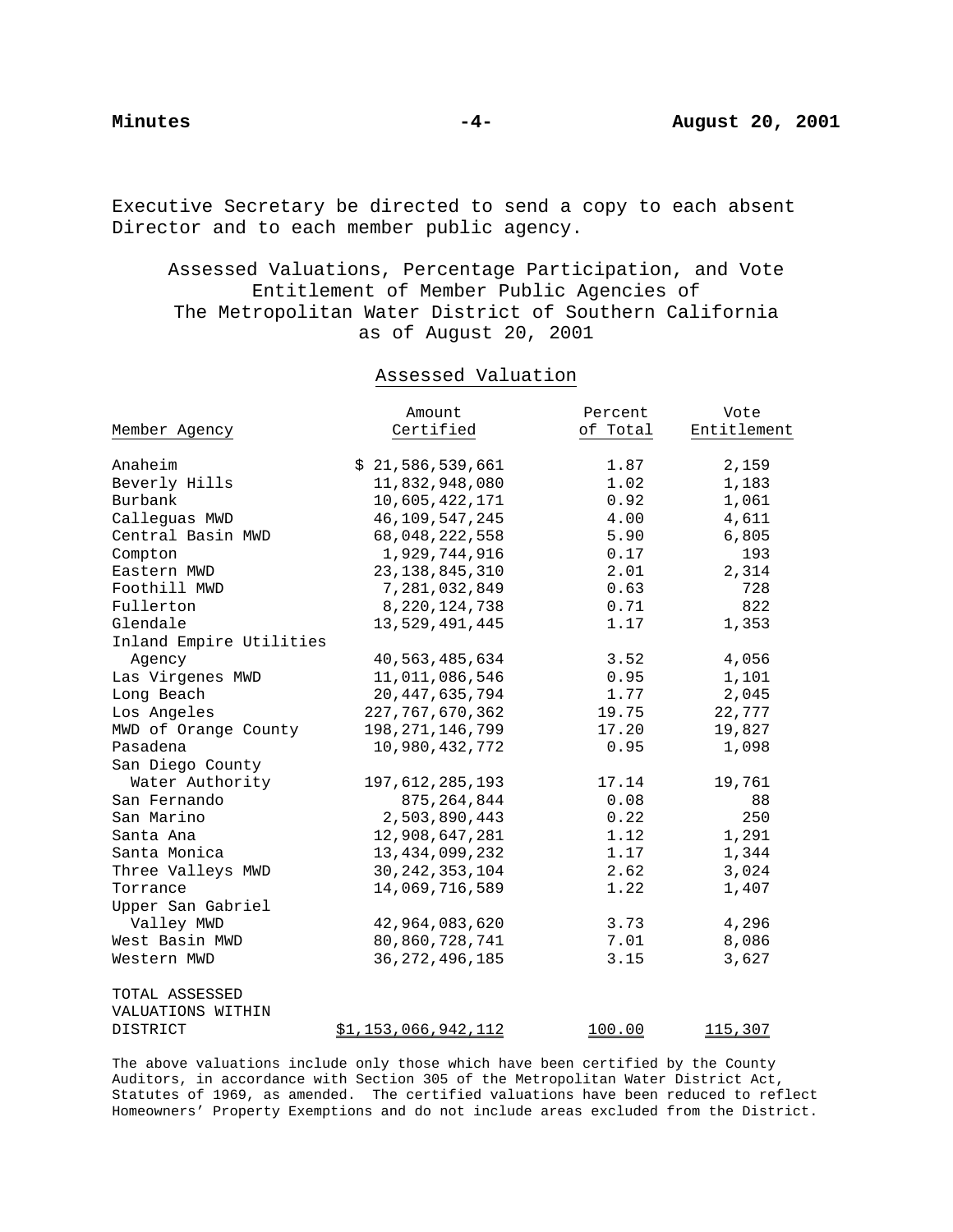**44562** Audit, Budget and Finance Committee Chairman Bannister moved, seconded by Director Hansen, that the Board adopt **Resolution 8763** which fixes the District's secured property tax rate for District purposes for fiscal year 2001/02 at .0077 percent of assessed valuations and an unsecured property tax rate of .0088 percent, together with various tax rates for annexation charges due Metropolitan, thereby producing a total levy of \$106.5 million, including an allocation estimated at \$12.3 million for countywide taxes on utilities. After allowing for estimated delinquencies, allocations for redevelopment agencies and adjustments for supplemental tax collections and prior years' tax collections, this results in projected net tax revenues of \$100.8 million, as set forth in the Chief Executive Officer's letter signed August 17, 2001; said Resolution entitled:

# **A RESOLUTION LEVYING TAXES FOR THE FISCAL YEAR COMMENCING JULY 1, 2001 AND ENDING JUNE 30, 2002 FOR THE PURPOSES OF THE METROPOLITAN WATER DISTRICT OF SOUTHERN CALIFORNIA**

The Chair called for a vote on the motion.

The following is a record of the vote on the motion:

Ayes: Anaheim (Dir. Stanton, 2,159 votes), Burbank (Dir. Battey, 1,061 votes), Calleguas Municipal Water District (Dir. Grandsen, 4,611 votes), Central Basin Municipal Water District (Dirs. Morse and Pace, 6,805 votes), Compton (Dir. Murph, 193 votes), Eastern Municipal Water District (Dir. Ashley, 2,314 votes), Foothill Municipal Water District (Dir. Edwards, 728 votes), Glendale (Dir. Rez, 1,353 votes), Las Virgenes Municipal Water District (Dir. Peterson, 1,101 votes), Long Beach, (Dir. Hansen, 2,045 votes), Los Angeles (Ayes: Dirs. Luddy and Wein. Absent: Dirs. Castro and Herman. 22,777 votes), Municipal Water District of Orange County (Dirs. Bannister, Foley, Owen, and Swan, 19,827 votes), Pasadena (Dir. Brick, 1,098 votes), San Diego County Water Authority (Ayes: Dirs. Ball, Lewis, and Parker. Absent: Dir. Krauel. 19,761 votes), San Fernando (Dir. Mejia, 88 votes), Santa Ana (Dir. Coughran, 1,291 votes), Santa Monica (Dir. Abdo, 1,344 votes), Three Valleys Municipal Water District (Dir. Barbosa, 3,024 votes), Torrance (Dir. Wright, 1,407 votes), Upper San Gabriel Valley Municipal Water District (Dir. Fellow, 4,296 votes), West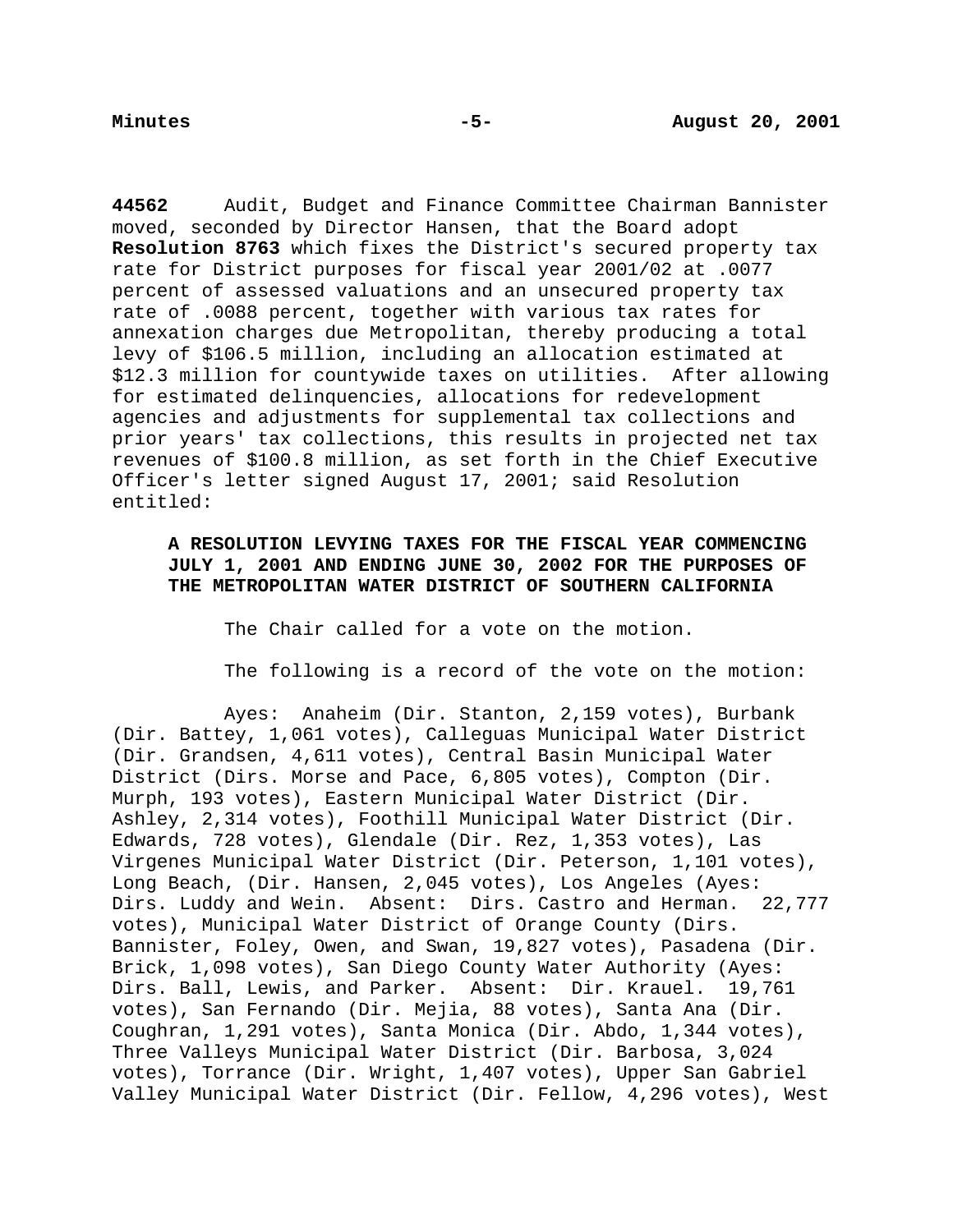Basin Municipal Water District (Dirs. Little and Murray, 8,086 votes), Western Municipal Water District of Riverside County (Dir. Mylne, 3,627 votes). Total 108,996 votes.

Noes: None.

Absent: Beverly Hills (Dir. Harris, 1,183 votes), Fullerton (Dir. Blake, 822 votes), Inland Empire Utilities Agency (Dir. Troxel, 4,056 votes), San Marino (Dir. Morris, 250 votes). Total 6,311 votes.

The Chair declared **Resolution 8763** adopted by a vote of 108,996 ayes and 6,311 absent, representing more than the required two-thirds vote.

**44563** Regarding the Colorado River, Bay-Delta and CALFED matters, and the summary of District activities, Chief Executive Officer Gastelum referred to his monthly activity report for July signed August 6, 2001.

**44564** General Counsel Walston referred to his activity report dated July 31, 2001.

In San Diego County Water Authority, et al. v. Metropolitan and the City of Los Angeles (Preferential Rights Case), San Diego filed an amended complaint naming all member agencies as parties to the litigation. Metropolitan's response is due August 31, 2001. Two meetings have been held with the member agencies to go over the amended complaint and to develop strategies.

In Metropolitan v. All Persons Interested (Wheeling Case), Judge Ronald Robie of the Sacramento Superior Court granted Metropolitan's motion to dismiss the case on ground of mootness so the wheeling case is complete.

In Soboba Band of Mission Indians v. Metropolitan, the District Court has set trial for October 29, 2002, a fairly early trial date for a case of this complexity. The parties are now attempting to settle the case. A meeting is being scheduled with all the parties for some time in early September of this year.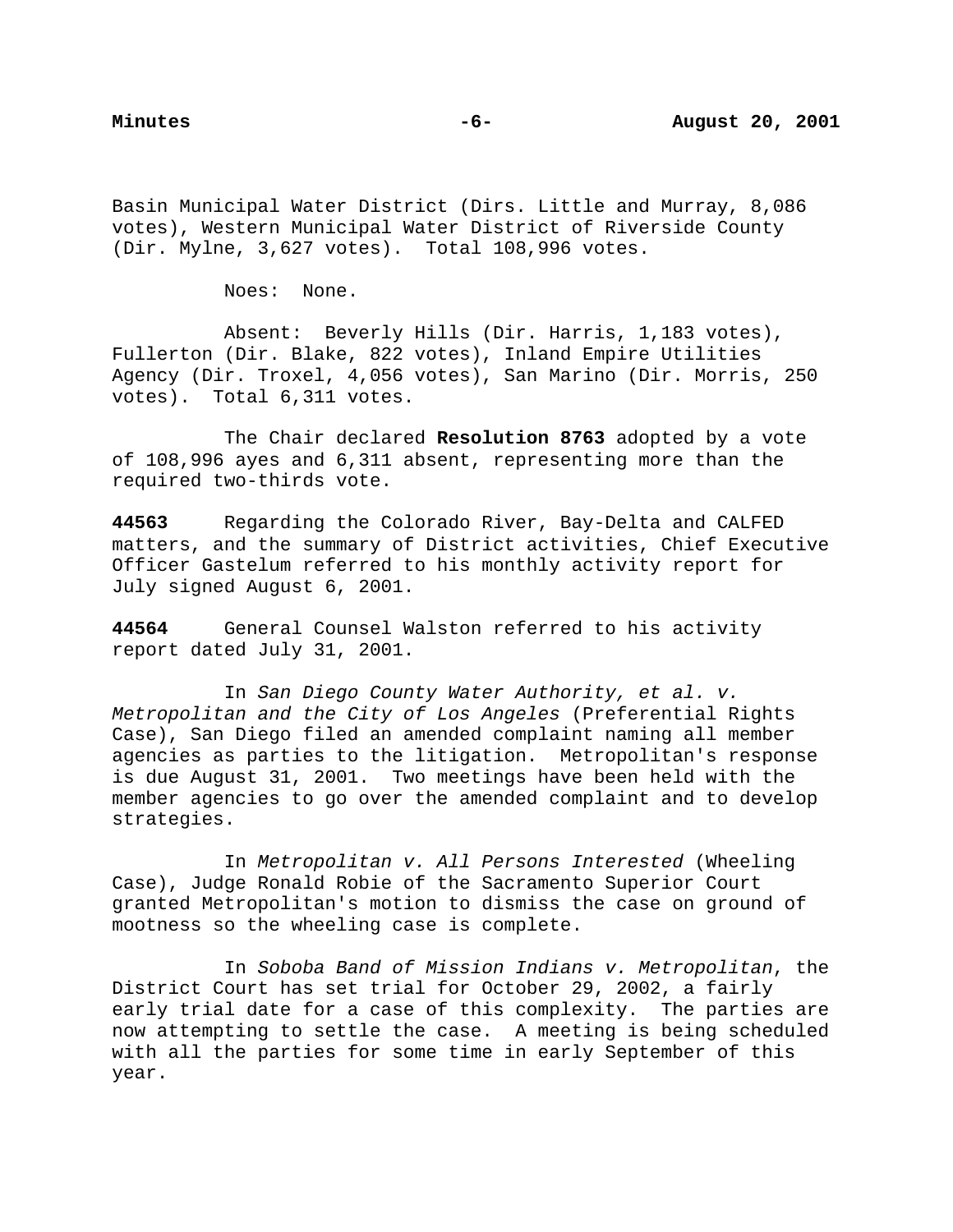In Dewayne Cargill, et al. v Metropolitan, et al., oral argument is set for tomorrow, August 21, before the Appeals Court. There may be some early indication from the court about the dissolution of the case, if not an actual decision.

In State Water Contractors v. EBMUD, the State Water Contractors and several agencies, including Metropolitan, filed an action against East Bay Municipal Utility District (EBMUD) on the grounds that EBMUD have violated the California Environmental Quality Act by changing the diversion point from the American River to the Sacramento River without providing an adequate discussion on the Environmental Impact Report. The case is being watched very closely and further reports will be made to the Board.

**44565** The reports of the Standing Committees are as follows:

On behalf of the Executive Committee, Chairman Pace reported that at its meeting on July 24, the committee heard reports on the activities of the Colorado River Board and on the Chief Executive Officer's report for the month of July. The Chair stated that five Board workshops on Energy Development, Water Quality Issues and Treatment, CALFED, Rate Structure, and Phase 8 will be scheduled for the remaining months in the year which will be included in the meeting schedules distributed to the Board. The committee approved Agenda Items 8-10 and 9-11. Vice Chair Peterson requested that Item 9-11 be moved to the Consent Calendar. The Chair then called on Director Battey for an update on the Ethics Officer recruitment.

Director Battey reported that last week the ad hoc committee interviewed two potential recruiting firms, and two more interviews will be held this Thursday. There is the possibility that another recruiter will also be interviewed on Thursday. The interview process for a recruiting firm should be completed by the end of this week.

Chairman Pace reported that at its last meeting, the Special Committee on the Water Education Center and Museum discussed the creation of a foundation to support Metropolitan's water education center and museum. The organization created will support Metropolitan's mission as it relates to educating the public about water resource management and related issues.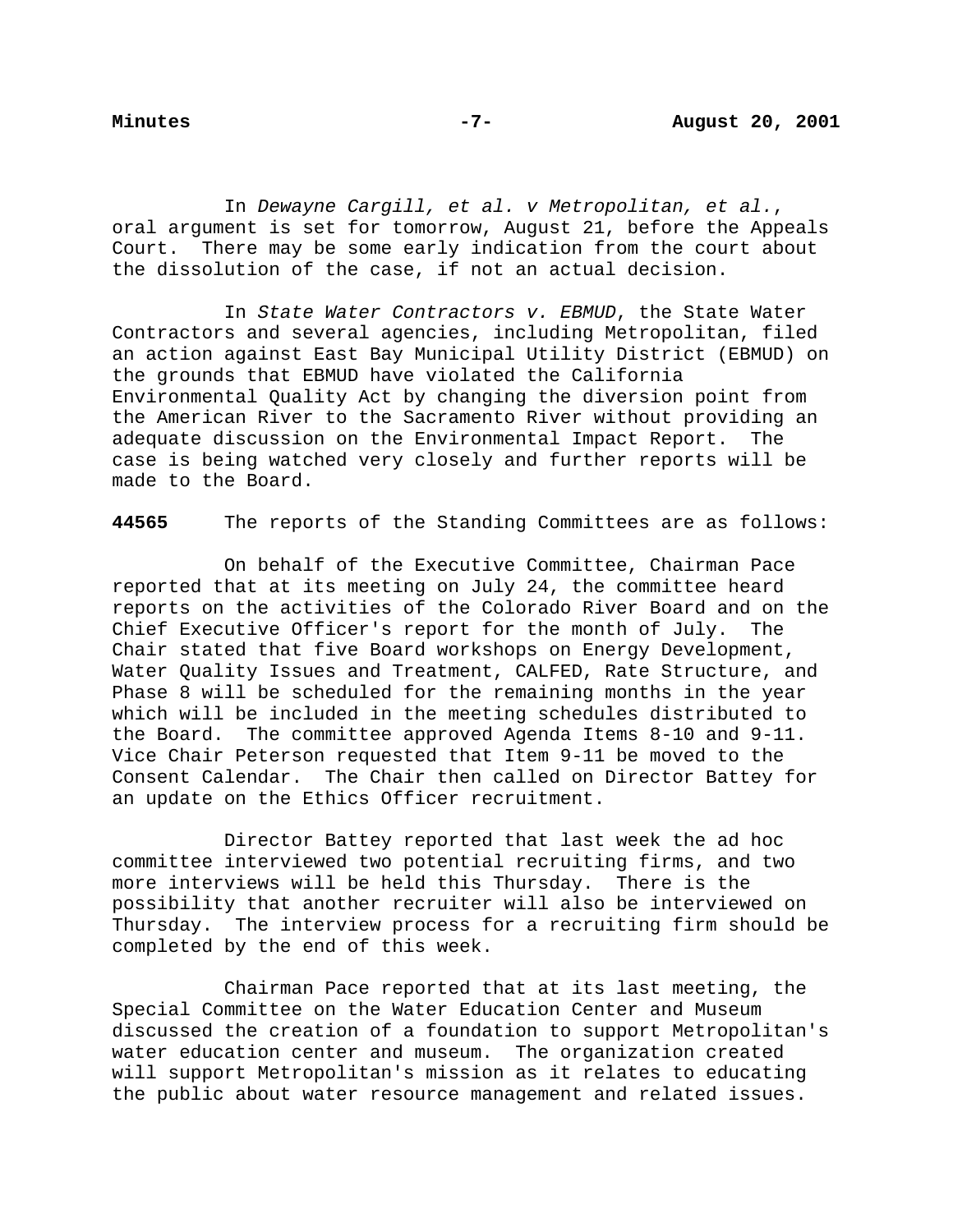It is anticipated that the organization will support these goals through fund-raising and other support activities. The organization will be especially involved with the Water Education Center and Museum at Diamond Valley Lake.

Audit, Budget and Finance Committee Chairman Bannister reported the committee approved Agenda Items 6F-2, 9-4, and 9-5. He requested that Items 9-4 and 9-5 be added to the Consent Calendar. (Item 9-4 was subsequently taken off the Consent Calendar for separate action.) For the Board's information, Director Bannister reported that the committee approved the recommendation of the Audit Subcommittee to commence the recruitment process for a General Auditor utilizing an executive search firm, to consider filling the General Auditor position on an interim basis, and to retain a consulting firm to conduct a review of the Department of the General Auditor. The oral reports on the use of funds above the maximum reserve level and on insurance costs were deferred to the next committee meeting.

Engineering, Operations and Real Property Committee Chairman Barbosa reported the committee approved Agenda Items 8-2 through 8-6, 9-1, 9-2, and 9-15. He requested Items 9-1, 9-2, and 9-15, be added to the Consent Calendar. Director Barbosa reported that Agenda Item 9-3, boating rules for Diamond Valley Lake (DVL), was deferred until next month. Staff was requested to provide more information to the committee at next month's meeting regarding: (1) Should two-stroke engines of any type be allowed on DVL; (2) In light of the proposed speed restrictions, should there be limits on the horsepower of engines allowed on DVL; (3) Should the existing Board policy be changed to permit use of MTBE-free fuel only; and (4) Development of a sanitation plan addressing restrooms and other water quality issues.

Legal, Claims and Personnel Committee Chairman Morse reported the committee approved Agenda Items 9-11, 9-13, and 9-14 and requested they be added to the Consent Calendar.

Communications, Outreach and Legislation Committee Chair Hansen reported the committee approved Agenda Items 9-10 and 9-12 and requested they be added to the Consent Calendar. Vice President & Manager of External Affairs Ortega gave a brief report on SB 350, the Alpert bill on Metropolitan's reserve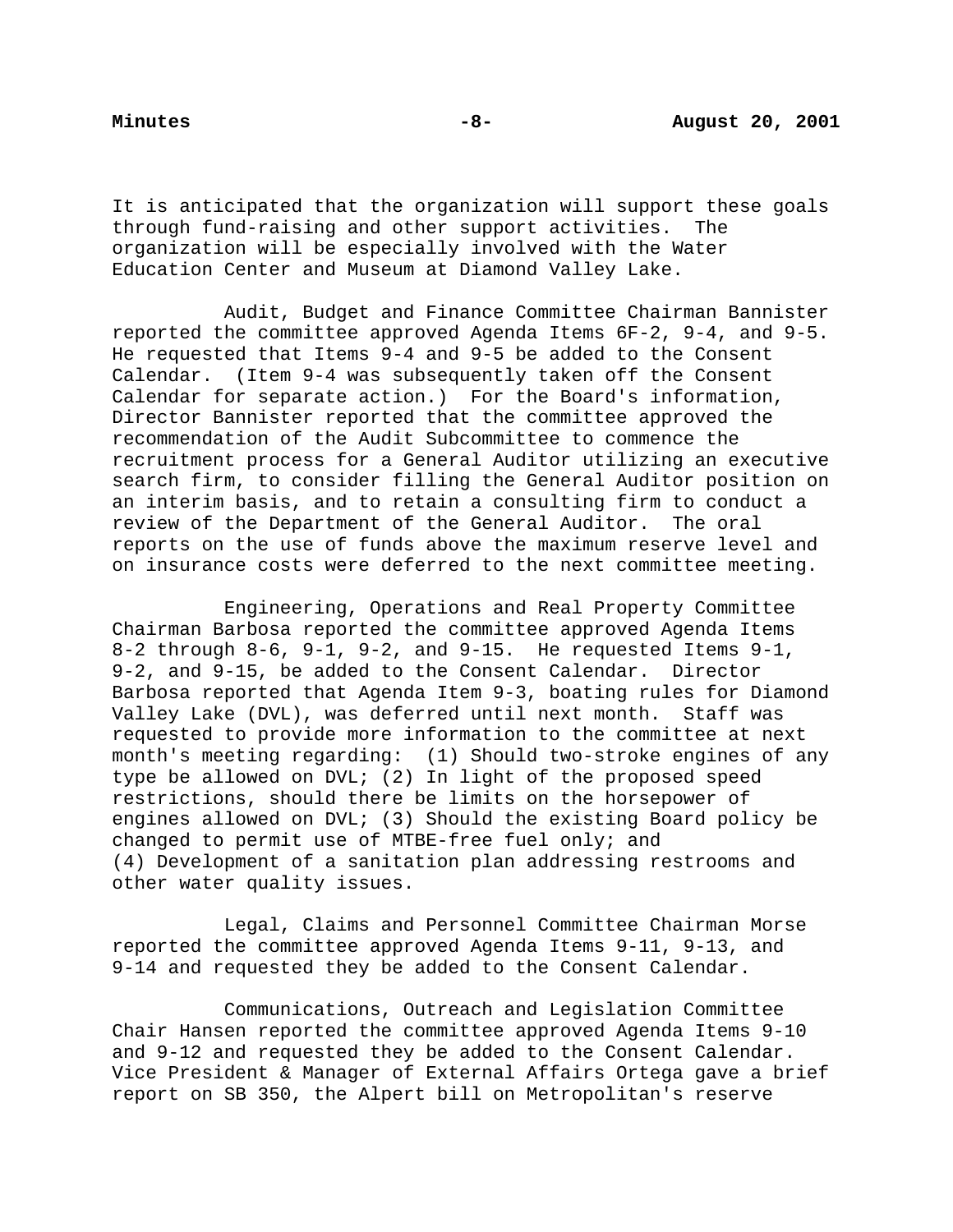funds, and AB 901, Metropolitan's bill to require Urban Water Management Plans to include information about the water quality of source supplies. Director Hansen announced that Senator Costa has scheduled a joint state/federal legislative committee hearing in Metropolitan's Board Room on Friday, August 31, at 10:00 a.m. The focus will be the Colorado River Water Use Plan and CALFED governance issues.

Water Planning, Quality and Resources Committee Chairman Owen reported the committee heard oral reports on Bay-Delta and State Water Project matters, and the Monterey settlement negotiations. The committee approved Agenda Items 8-8, 8-9, 9-6, 9-8, and 9-9. He requested that Items 9-6, 9-8, and 9-9 be added to the Consent Calendar. Director Owen stated that Agenda Item 9-3 was heard by the Engineering, Operations and Real Property Committee and was deferred.

Director Mylne moved, seconded by Director Murph and carried, and the Board approved the Consent Calendar Items, **M.I. 44566** through **M.I. 44586,** as follows:

**45566** The Board adopted the California Environmental Quality Act (CEQA) determinations; authorized Appropriation No. 15369 in the amount of \$1.88 million from the Design/Construction Funds; and delegated to the Chief Executive Officer the authority to award contracts for the recoating and relining of washwater tanks and procurement of equipment, as set forth in the letter signed by the Chief Executive Officer on July 27, 2001.

**45567** Adopted the CEQA determination and authorized (a) Appropriation No. 15373 in the amount of \$920,000 from the Construction Funds; and (b) Appropriation No. 15374 in the amount of \$648,000 from the Construction Funds, both to finance cost for program planning, studies, preliminary design and preparation of environmental documentation for the four Colorado River Aqueduct (CRA) Conveyance Reliability projects and the four CRA Pumping Plant Reliability projects, respectively, as described in the letter signed by the Chief Executive Officer on August 6, 2001.

**44568** Adopted the CEQA documentation and authorized the Chief Executive Officer to enter into separate three-year agreements with Moody International Inc., Robert W. Hunt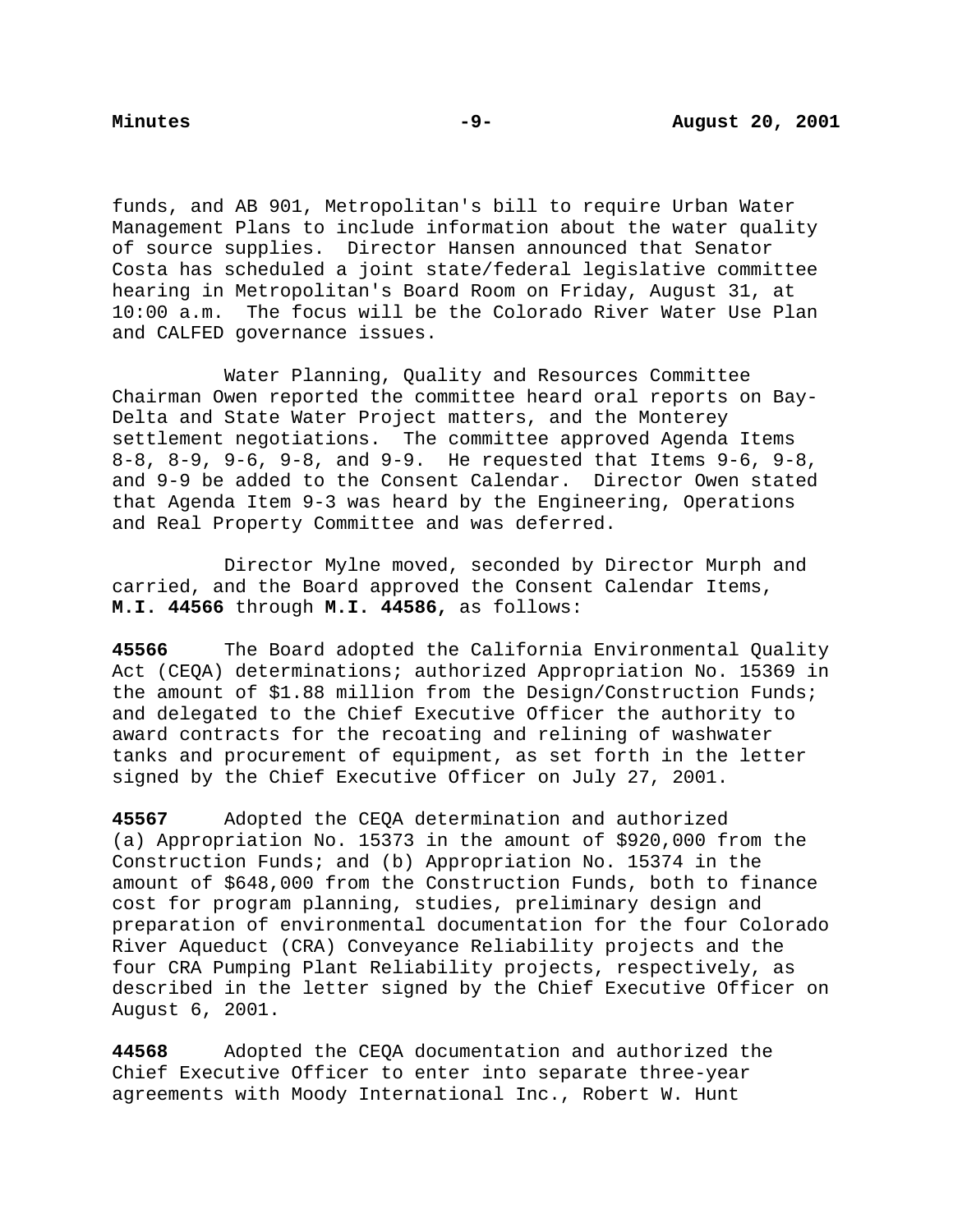Company, and United Inspection & Testing Inc., to provide fabrication inspection, materials testing and non-destructive testing services in accordance with the competitive process under Request for Proposals No. 437, as set forth in the letter signed by the Chief Executive Officer on August 3, 2001. The total amount of all three agreements shall not exceed \$500,000 per year. The Chief Executive Officer shall have the authority to amend the contract amounts with each consultant, as needed, provided the total for all three contracts does not exceed \$500,000 per year.

**44569** Adopted the CEQA determination and delegated authority to the Chief Executive Officer to award purchase contracts exceeding \$250,000 for budgeted replacement of outdated Supervisory Control and Data Acquisition equipment, with this option having the lowest overall cost, as set forth in the letter signed by the Chief Executive Officer on July 27, 2001.

**44570** Adopted the CEQA determination and delegated authority to award a professional services contract exceeding \$250,000 for the Information Technology Strategic Plan (ITSP), as set forth in the letter signed by the Chief Executive Officer on August 3, 2001. This option provides negotiating leverage to achieve the best pricing and contract terms. It also expedites completion of the ITSP by enabling the Chief Executive Officer to award the contract immediately after negotiations are complete and the contract is finalized.

**44571** Adopted the CEQA determination and (a) authorized the Chief Executive Officer to execute Water Code Section 12562(b) Funding Agreement with the Department of Water Resources; and (b) adopted **Resolution 8764** in support of the Hayfield Groundwater Storage Project, as set forth in the letter signed by the Chief Executive Officer on August 3, 2001, said Resolution entitled:

**RESOLUTION OF THE BOARD OF DIRECTORS OF THE METROPOLITAN WATER DISTRICT OF SOUTHERN CALIFORNIA ACCEPTING FUNDING PURSUANT TO WATER CODE SECTION 12562(b) FOR HAYFIELD GROUNDWATER STORAGE PROJECT**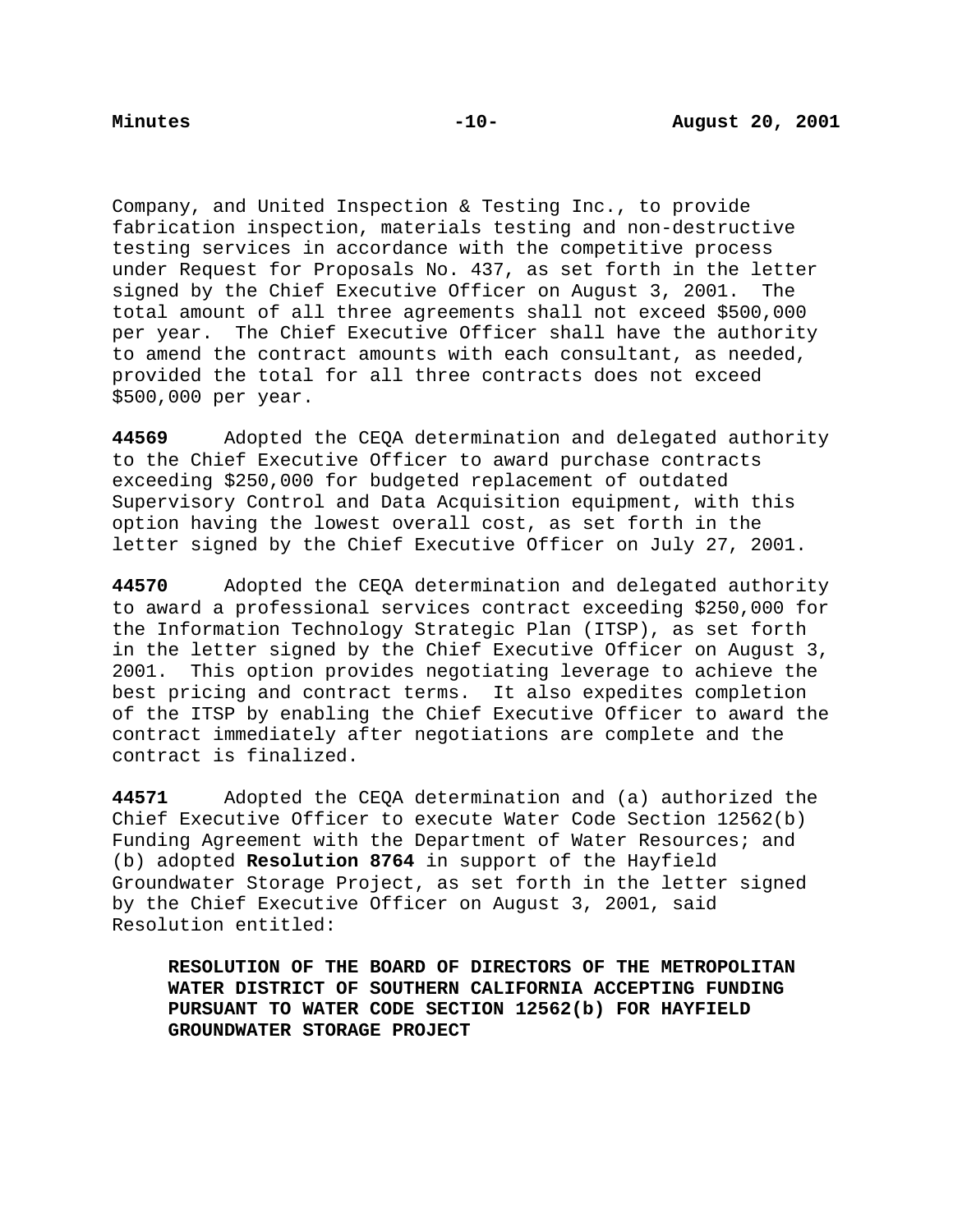**44572** Adopted the CEQA determination and authorized increasing Appropriation No. 15301 (No. 4) by \$1,604,000 to a total of \$6,290,600 from the Pay-As-You-Go Fund, for the fifth year funding of the Desalination Research and Innovation Partnership, as set forth in the letter signed by the Chief Executive Officer on July 27, 2001.

**44573** The Board adopted the CEQA determination and (a) granted conditional approval, as defined in the Metropolitan Water District Administrative Code Section 3100(b), for Annexation No. 75 concurrently to Calleguas Municipal Water District and Metropolitan, conditioned upon receipt in full of annexation fee of \$21,697.96 to Metropolitan if subject annexation is completed by December 31, 2001, or if completed after said date, at the then current annexation charge rate; (b) approved Calleguas' proposed Plan for Implementing Water Use Efficiency Guidelines; and (c) adopted **Resolution 8765**, the resolution of intention to impose water standby charges within the proposed annexation territory, as set forth in the letter signed by the Chief Executive Officer on July 27, 2001, said Resolution entitled:

**RESOLUTION OF THE BOARD OF DIRECTORS OF THE METROPOLITAN WATER DISTRICT OF SOUTHERN CALIFORNIA GIVING NOTICE OF INTENTION TO IMPOSE WATER STANDBY CHARGES CONTINGENT UPON ANNEXATION**

Director Grandsen requested to be recorded as abstaining

**44574** The Chair reported that Agenda Item 8-11, the creation of a Foundation for the Southern California Water Education Center, has been deferred to the September meeting.

**44575** Adopted the CEQA determination and authorized \$1.2 million in extra work orders for the Riverside Badlands Tunnel construction contract of the Inland Feeder Program, as set forth in the confidential letter signed by the Chief Executive Officer on July 27, 2001.

Directors Ball, Lewis, and Parker requested to be recorded as voting no.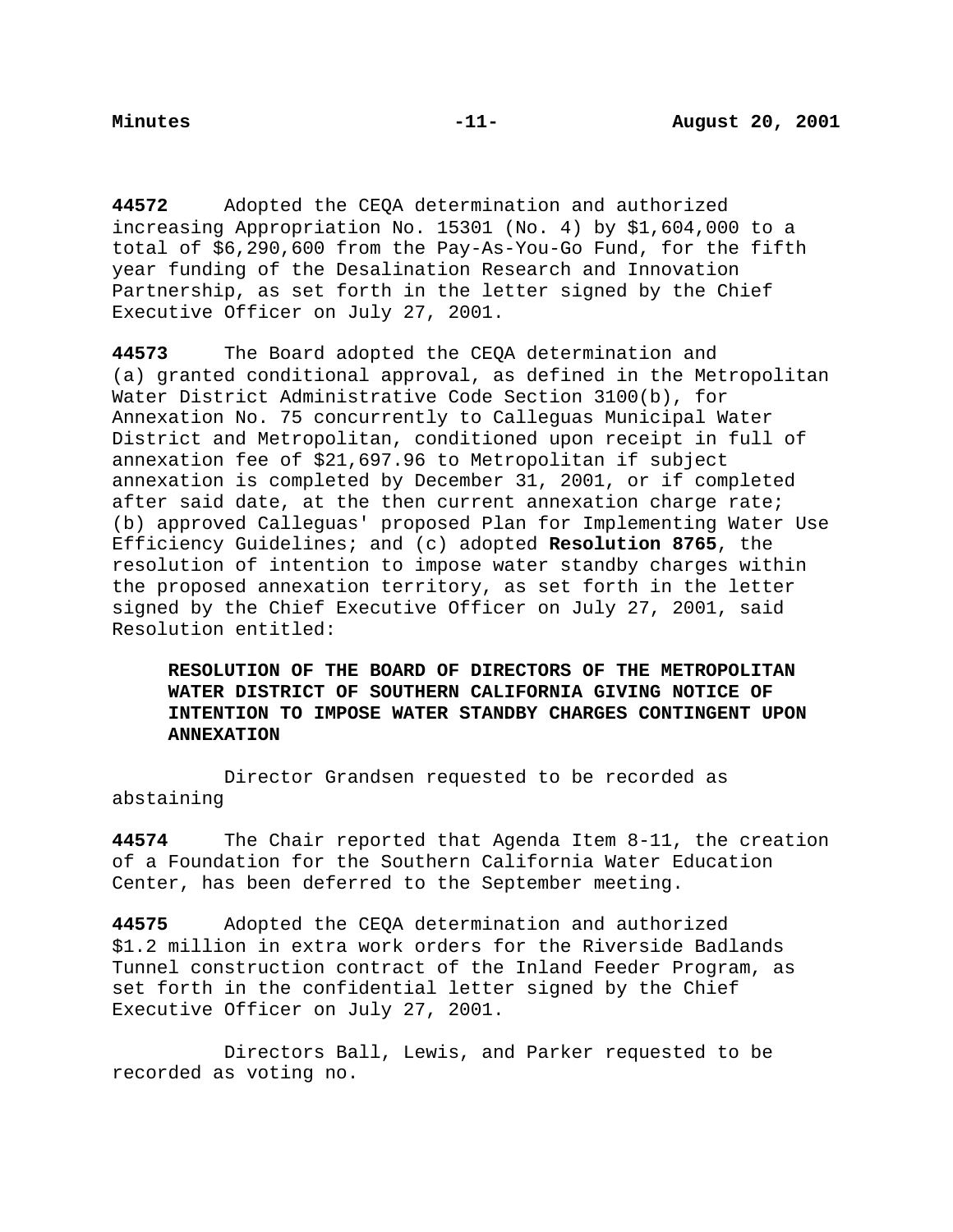**44576** The Board adopted the CEQA determinations and authorized (a) Appropriation No. 15371 in the amount of \$6,300,000 from the Construction Funds to finance four Capital Investment Plan projects for the Joseph Jensen Filtration Plant Improvements Program; (b) the Chief Executive Officer to have all work performed; and (c) delegated to the Chief Executive Officer the authority to award contracts for the ferric chloride retrofit, replacing washwater return pump drives, repairing Module No. 1 traveling bridges, and conducting studies and investigations as described in the letter signed by the Chief Executive Officer on July 27, 2001.

**44577** Adopted the CEQA determination and authorized (a) an additional \$4 million over three years to allow Metropolitan's Commercial, Industrial and Institutional Pilot Regional Conservation Program to continue until February 2004; (b) an increase in the O&M budget of \$1.3 million for fiscal year 2001/02; and (c) the maximum incentive rates listed in Attachment 2 of the letter signed by the Chief Executive Officer on August 3, 2001.

**44578** Adopted the CEQA determination and approved implementation of the Seawater Desalination Program and Administrative Guidelines, as set forth in the letter signed by the Chief Executive Officer on August 2, 2001.

**44579** Adopted the CEQA determination and authorized the Chief Executive Officer to enter into an agreement with the U.S. Bureau of Reclamation and San Diego County Water Authority which establishes a funding mechanism and allocates responsibilities to the Bureau to implement the Environmental Measures for lower Colorado River water transfers as described in the letter signed by the Chief Executive Officer on August 6, 2001.

**44580** Adopted the CEQA determination and authorized the Chief Executive Officer to pursue water management activities with the Kings River Water Association based on the principles in Attachment 1 to the letter signed by the Chief Executive Officer on July 27, 2001.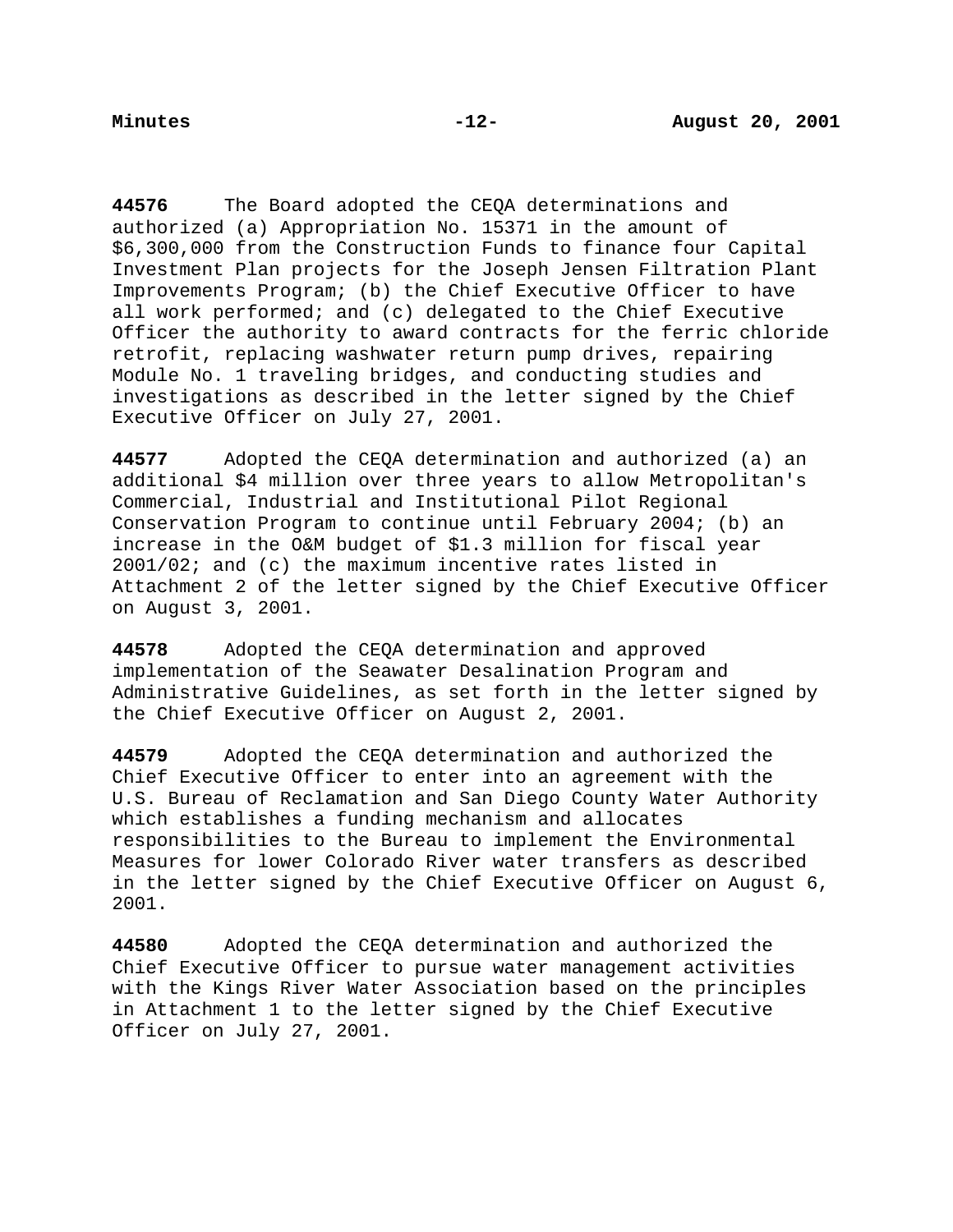**44581** Adopted the CEQA determination and **Resolution 8766** in support of legislation to assist in implementation of the Quantification Settlement Agreement, California's Colorado River Water Use Plan, and reclamation of the Salton Sea, as set forth in the letter signed by the Chief Executive Officer on August 6, 2001; said Resolution entitled:

**RESOLUTION OF THE BOARD OF DIRECTORS OF THE METROPOLITAN WATER DISTRICT OF SOUTHERN CALIFORNIA IN SUPPORT OF LEGISLATION TO ASSIST IN IMPLEMENTATION OF THE QUANTIFICATION SETTLEMENT AGREEMENT, CALIFORNIA'S COLORADO RIVER WATER USE PLAN, AND RECLAMATION OF THE SALTON SEA**

**44582** Adopted the CEQA determination and the proposed revisions to the Metropolitan Water District Administrative Code regarding new committee structure, contract authority, and related cleanup items, as set forth in the letter signed by the General Counsel on July 20, 2001.

**44583** Adopted the CEQA determination and authorized Metropolitan to support Assembly Bill 978 (Steinberg-Sacramento), the Native American Graves Protection and Repatriation Act of 2001, as set forth in the letter signed by the Chief Executive Officer on August 3, 2001.

**44584** Adopted the CEQA determination and authorized settlement of pending equal employment opportunity complaints, as set forth in the confidential letter jointly signed by the Chief Executive Officer and the General Counsel on August 10, 2001.

**44585** Adopted the CEQA determination and approved amendment of contract for legal services with McCutchen, Doyle, Brown & Enersen, LLP in San Diego County Water Authority v. Metropolitan Water District, et al., San Francisco Superior Court Case No. 320217 (Preferential Rights), as set forth in the confidential letter signed by the General Counsel on August 8, 2001.

Directors Ball, Lewis, and Parker requested to be recorded as abstaining.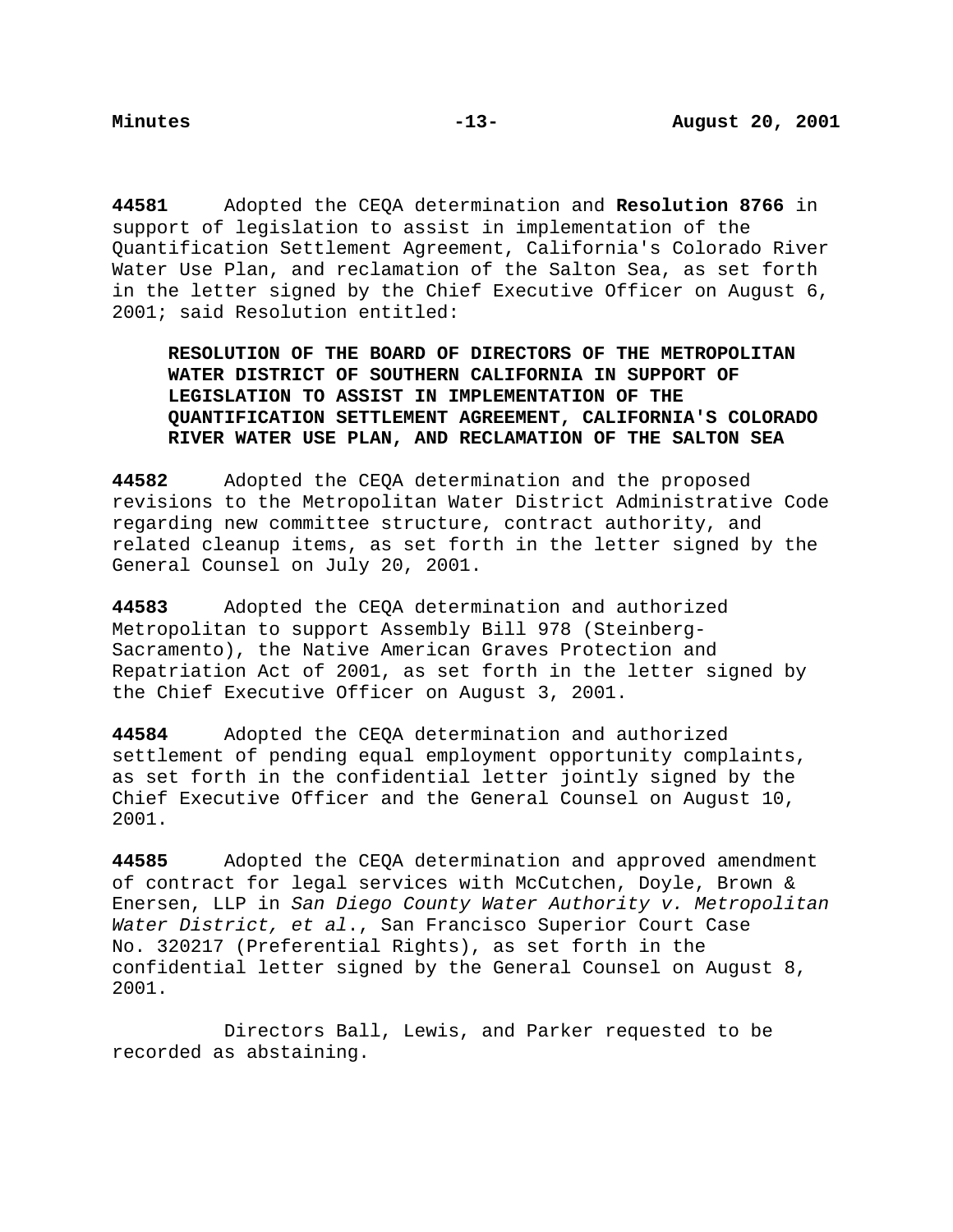**44586** Adopted the CEQA determination and authorized submittal of an offer to purchase 16,344 acres of land owned by San Diego Gas & Electric Company located in the Palo Verde Valley, as set forth in the confidential letter signed by the Chief Executive Officer on August 15, 2001.

Director Mejia requested to be recorded as abstaining.

**44587** Audit, Budget and Finance Committee Chairman Bannister moved, seconded by Director Hansen, that the Board adopt the CEQA determination and adopt the modified form of Interest Rate Swap Resolution **(Resolution 8767)** to approve the execution of a \$200 million notional amount fixed to floating interest rate swap transaction. Section 2.01 of this resolution was modified to read "The 200l Swaps shall consist of an interest rate swap agreement with Bear Stearns Financial Products Inc. and an interest rate swap agreement with UBS AG, and/or other such eligible banking firms as the Ad Hoc Committee shall in its sole discretion designate in accordance with the terms of this Resolution."; said Resolution entitled:

**RESOLUTION OF THE BOARD OF DIRECTORS OF THE METROPOLITAN WATER DISTRICT OF SOUTHERN CALIFORNIA APPROVING CERTAIN INTEREST RATE SWAP AGREEMENTS IN CONNECTION WITH THE CARRYING OF WATER REVENUE BONDS**

The Chair called for a vote on the motion.

The following is a record of the vote on the motion:

Ayes: Anaheim (Dir. Stanton, 2,159 votes), Burbank (Dir. Battey, 1,061 votes), Calleguas Municipal Water District (Dir. Grandsen, 4,611 votes), Central Basin Municipal Water District (Dirs. Morse and Pace, 6,805 votes), Compton (Dir. Murph, 193 votes), Eastern Municipal Water District (Dir. Ashley, 2,314 votes), Foothill Municipal Water District (Dir. Edwards, 728 votes), Glendale (Dir. Rez, 1,353 votes), Las Virgenes Municipal Water District (Dir. Peterson, 1,101 votes), Long Beach, (Dir. Hansen, 2,045 votes), Los Angeles (Ayes: Dirs. Luddy and Wein. Absent: Dirs. Castro and Herman. 22,777 votes), Municipal Water District of Orange County (Dirs. Bannister, Foley, Owen, and Swan, 19,827 votes), Pasadena (Dir. Brick, 1,098 votes), San Diego County Water Authority (Ayes: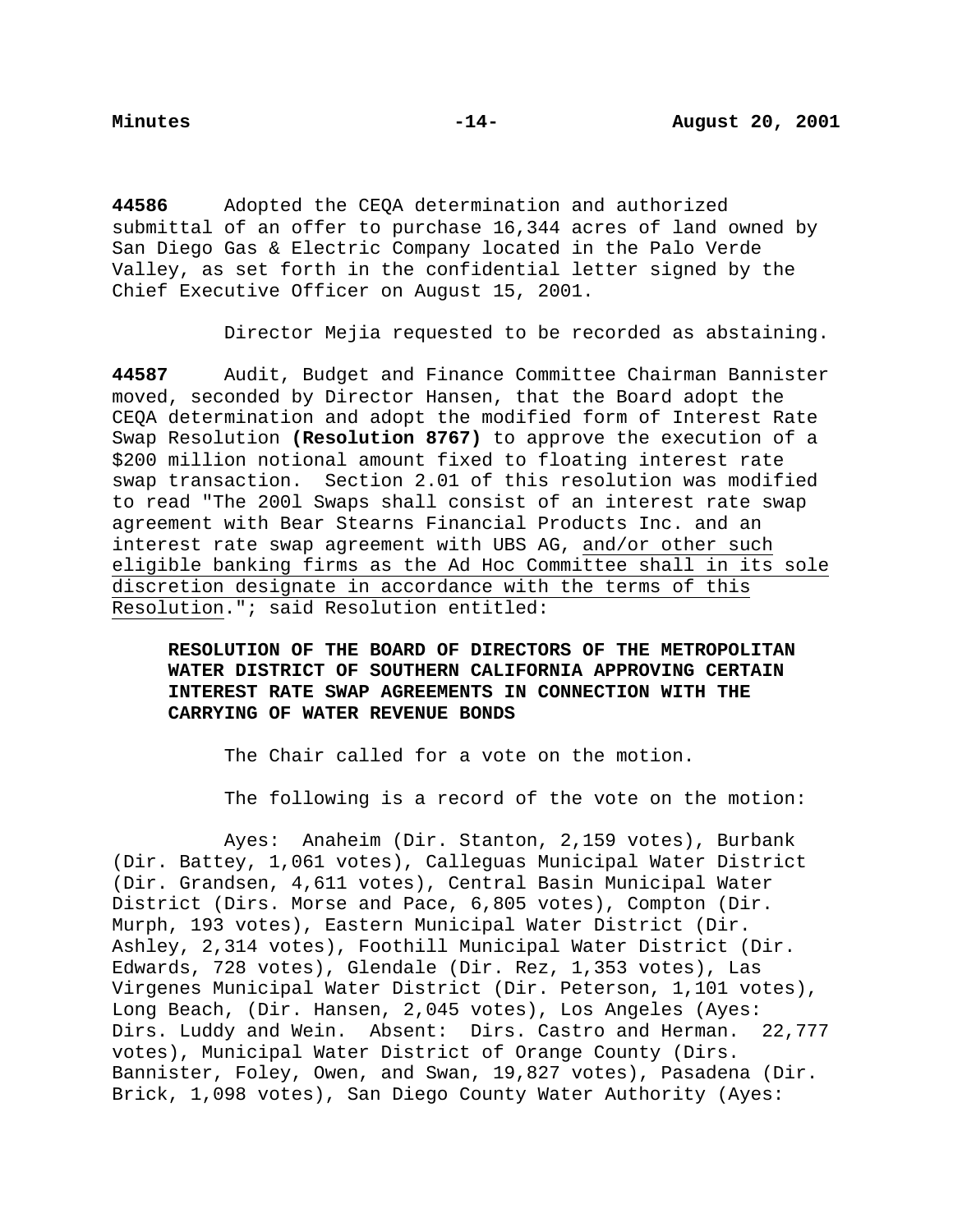Dirs. Ball, Lewis, and Parker. Absent: Dir. Krauel. 19,761 votes), San Fernando (Dir. Mejia, 88 votes), Santa Ana (Dir. Coughran, 1,291 votes), Santa Monica (Dir. Abdo, 1,344 votes), Three Valleys Municipal Water District (Dir. Barbosa, 3,024 votes), Torrance (Dir. Wright, 1,407 votes), Upper San Gabriel Valley Municipal Water District (Dir. Fellow, 4,296 votes), West Basin Municipal Water District (Dirs. Little and Murray, 8,086 votes), Western Municipal Water District of Riverside County (Dir. Mylne, 3,627 votes). Total 108,996 votes.

Noes: None.

Absent: Beverly Hills (Dir. Harris, 1,183 votes), Fullerton (Dir. Blake, 822 votes), Inland Empire Utilities Agency (Dir. Troxel, 4,056 votes), San Marino (Dir. Morris, 250 votes). Total 6,311 votes.

The Chair declared **Resolution 8767** adopted by a vote of 108,996 ayes and 6,311 absent, representing more than the required two-thirds vote.

**44588** The following communications were submitted to the Board for information:

- a. Status report for the Inland Feeder Project for the month ending June 2001, signed by the Chief Executive Officer on August 3, 2001.
- b. Letter of the Chief Executive Officer signed on August 3, 2001, reporting on efforts regarding FERC relicensing of the Oroville Facilities.

**44589** At 3:09 p.m., the Chair called a public hearing to receive comments on the proposed standby charge for 71<sup>st</sup> Fringe Area annexation to Eastern Municipal Water District.

No members of the public responded; and after tabulation of the ballots was completed, and with no protests filed, the Chair closed the public hearing at 3:10 p.m.